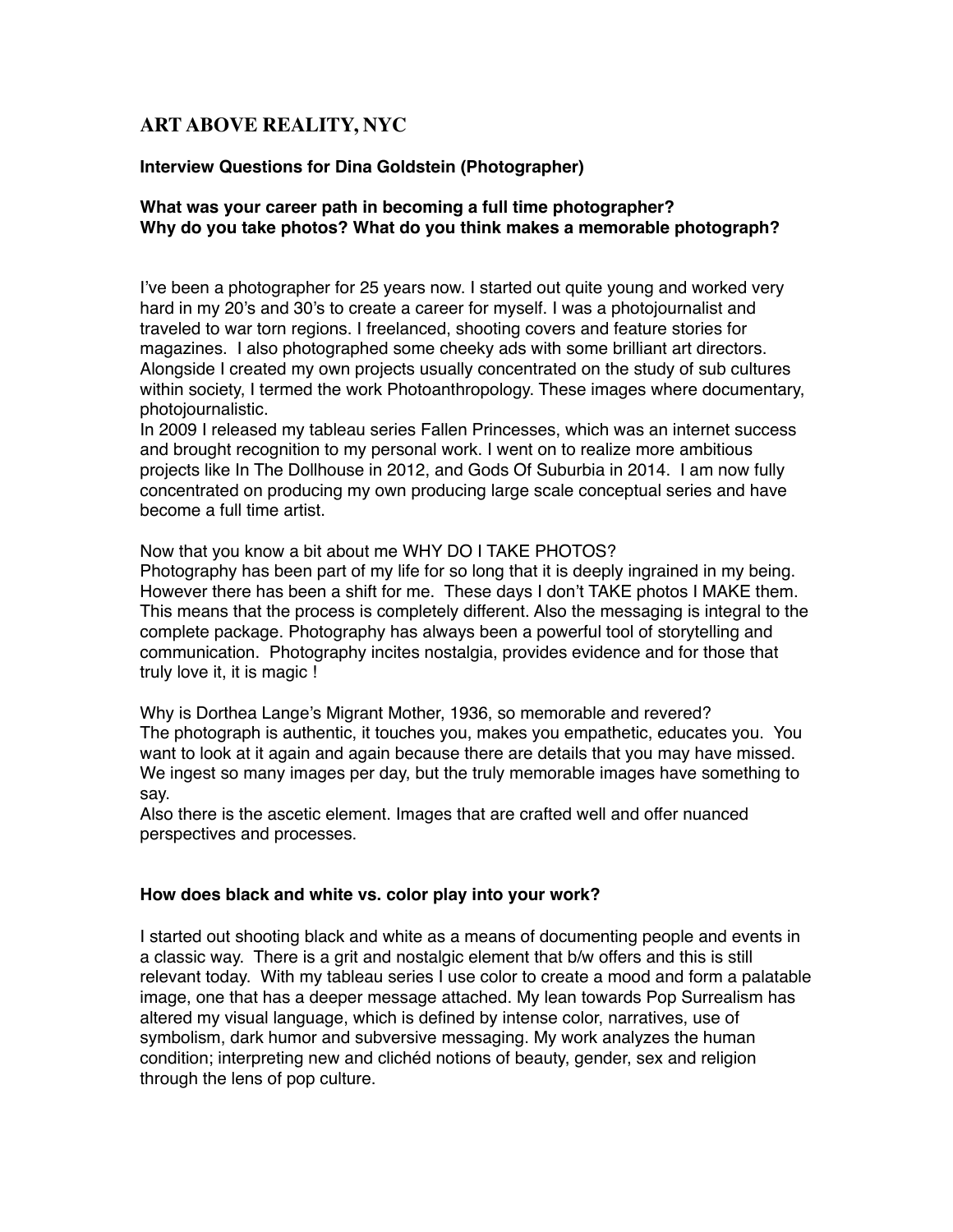### **Who are some of your favorite classic photographers, and how did they influence you?**

I started out most inspired by woman like Diane Arbus , Margaret Bourke White and Dorthea Lang who were pioneers in my industry. Similar to their direction I was driven to create images of people that were intimate and revealing.

## **What technology/software/camera gear do you use to keep focused on what you do best, as you photograph?**

I use several cameras for different purposes. I have a Fuji Medium format rangefinder film camera that I travel with (it's like an old friend), A D800 Full frame and a Hasselblad digital medium format for my large scale work.

Over the years I have collected many White Lightning self contained strobes which work very well on location. I have a variety of accessories but use all sorts of unconventional materials when I'm lighting.

### **The "Fallen Princesses" series has quickly become my favorite work after seeing your portfolio; can you explain the moment that inspired this work?**

Jordan, my daughter, was three at the time and was just starting to get into the 'Princess phase'. Princesses were everywhere and I too was getting introduced to them. ( I grew up in Israel in the early 70's , and was not exposed to Disney at all ).

Just around the same time my mother was diagnosed with breast cancer. The two events collided and made me wonder what a Princesses would look like if she had to battle a disease, struggle financially or deal with aging. I began to imagine what could happen to the Princesses later in life and after the happily ever after. Naturally they would have to deal with challenges that all modern woman face.

My first idea was Rapunzel going through chemo and loosing her precious hair . I began to loosely sketch and came up with ideas for the rest of the images. With a very limited budget and a lot of volunteer help, I shot the series over two years 2007-2009.

MORE: Contemporary woman today look very different than the typical Fairy tale Princesses. We are working with our partners to fulfill our financial responsibilities as well as taking care of the household. At work we are competitive and since we are no longer focused on equality in the work place we can now concentrate on being the best period! We are so busy and time seems to pass so quickly. If we get a moment to read a book or go for a walk.. that's a treat! On weddings, birthdays, anniversaries, mother's day we may have 'a fairy tale moment' but that doesn't last very long and you know that normal life is just around the corner.

Disney, not the original of the Fairy Tales, created the 'happily ever' after motif. I don't want to send out a negative message just a realistic one.

My main message is that this world is so complex and everyone has his or her own challenges to deal with. What might seem 'perfect' on the outside is most likely not.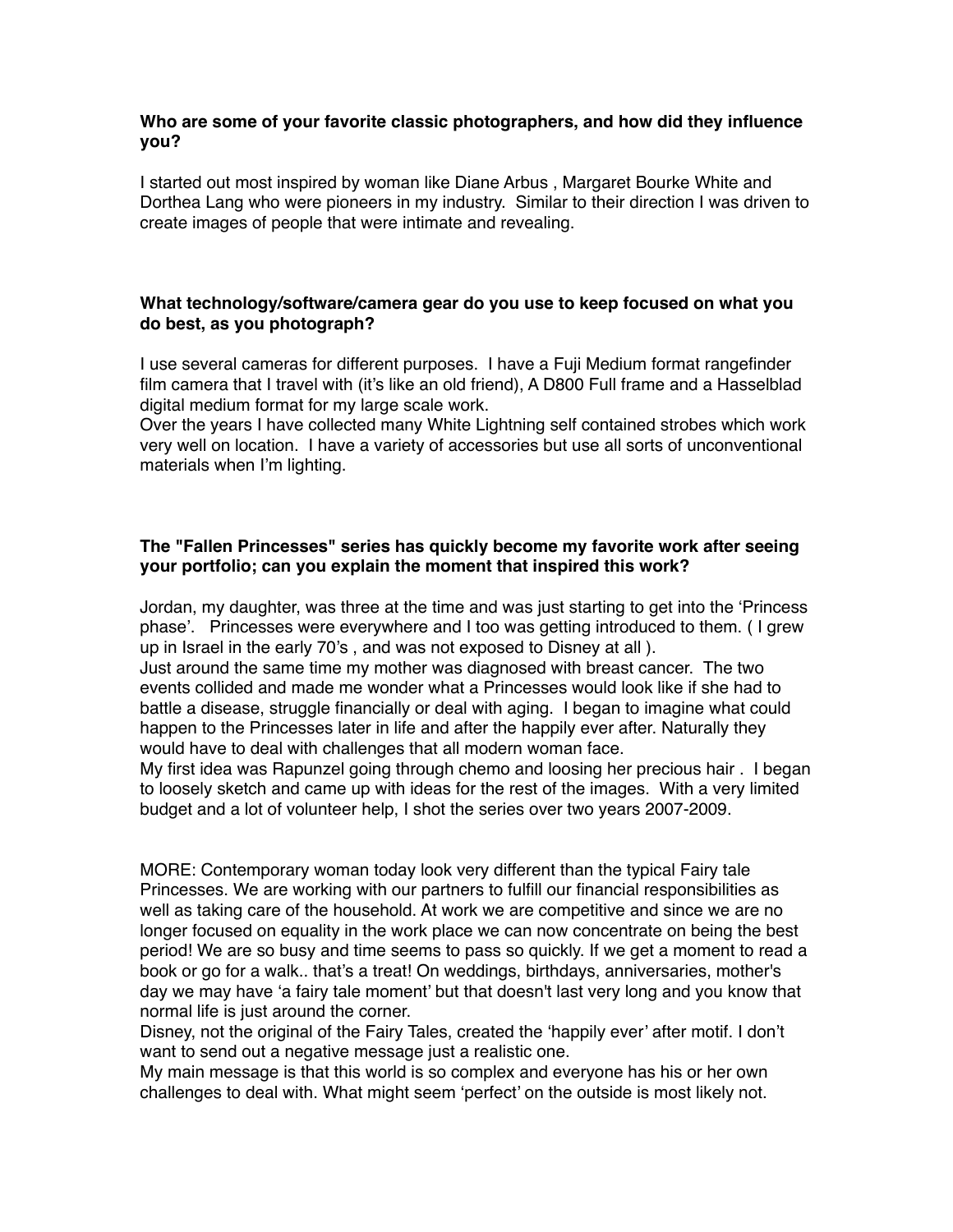Most people have to deal with difficult issues sometime in their lives and no one is exempt. I have friends that are wealthy but still have many difficulties in their lives...so money isn't always a cure. I have friends that are beautiful but can't seem to get it together, so beauty isn't always the answer. I have friends that are very scholarly but make unwise decisions in their personal lives...so aptitude does not always guide.

### **While reading your bio I got to learn more about the newest work "Gods of Suburbia" and see the photos and I'm intrigued as well about this idea. Can you explain this project further?**

As a cultural critic of sorts I am interested generating a rational conversation about religion and what role it plays in modern society.

By placing each supernatural character in a real life environment I attempt to humanize them, and explore more practical issues. Lakshmi , The Hindu goddess of beauty and wealth is a perfect example of how woman today shoulder the responsibilities of home and work and Ganesha, the remover of obstacles, easily recognizable by his elephant head and human body, embodies my personal experience as an immigrant to Canada. With Satan I question what counts as fair within society today, and Xenu scrutinizes those that interfere with free thinking.

So there is a central message that splits of into many parts.

### **Among your works, which one is your favorite? Why?**

This is always a hard question to answer because I like many of my pieces and all for different reasons. They are like my children and It's hard to choose and favor. Some that are special to me are Snowy, Rapunzel- Fallen Princesses, Margaret - Trackrecord, Haircut - In The Dollhouse, Satan and Last Supper- Gods Of Suburbia. There is a great sense of pride when I look at what I achieved with some of these pieces.

### **How do you let the controversy of the subject matter inspire you?**

Good art creates conversation and discussion so I'm really pleased that my work continuously sparks controversy. There have been discussion groups on the web that go on for miles about Fallen Princesses' Not so little Red. The issue revolves around how and if fast food has contributed to her obesity. Many overweight people argue that the two are not connected and battle it out to make their point. They claim that I'm stereotyping.

Jasmine was another much discussed piece. Some accused me of placing the Middle Eastern Princess as a terrorist. My intention was to display her strength and courage. She is a warrior, fighting on the front lines.